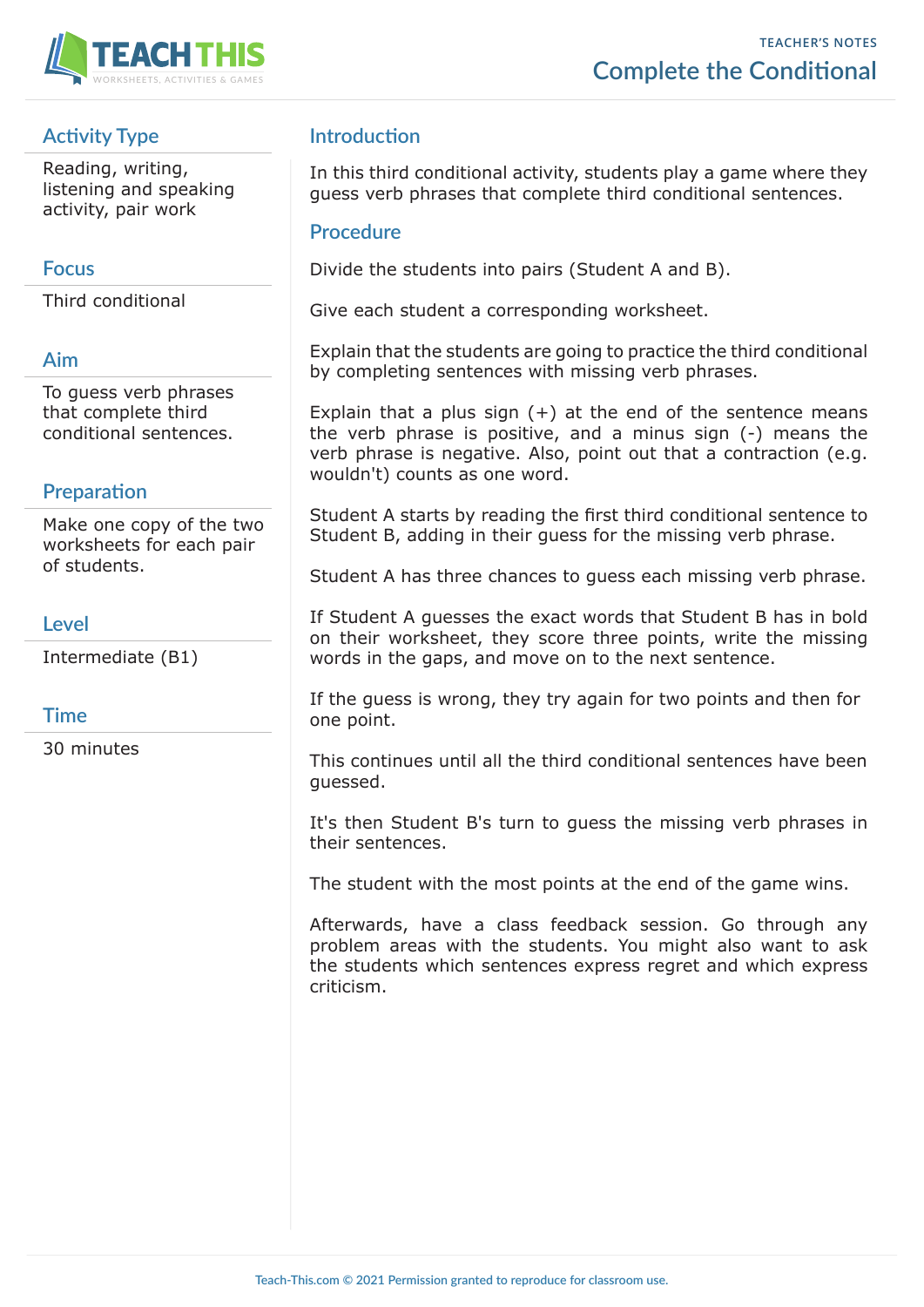

## **Student A**

A. Read sentence 1 to your partner, adding in your quess for the missing verb phrase. Plus  $(+)$ means the verb phrase is positive. Minus (-) means the verb phrase is negative. A contraction (e.g. wouldn't) counts as one word.

You have three chances to guess the missing words. If you guess correctly the first time, you score three points. You then write the missing words in the gaps. If your guess is wrong, try again for two points and then for one point. Continue with sentences 2 to 10.

1. If I had studied harder, I .............. .............. .............. the exam. (+)

2. If it  $\ldots$   $\ldots$   $\ldots$   $\ldots$   $\ldots$   $\ldots$  we could have gone to the beach. (-)

3. I would have sent you a postcard if I .............. .............. your address. (+)

4. If I'd known it was going to be sunny, I .............. .............. .............. my sunglasses. (+)

5. He would have been on time for the interview if he .............. ................ the house late. (-)

6. If I had paid more attention in class, I .............. .............. .............. the lesson. (+)

7. If we  $\ldots$   $\ldots$   $\ldots$   $\ldots$   $\ldots$   $\ldots$  to the cinema, we would have seen Star Wars.  $(+)$ 

8. We would have swum in the sea if there .............. .............. so many jellyfish. (-)

9. If you had saved your money, you .............. .............. .............. a house. (+)

10. If I  $\ldots$   $\ldots$   $\ldots$   $\ldots$   $\ldots$   $\ldots$  them, I would have invited them to the party.  $(+)$ 

#### **Score**

| -- |  |  |  |  |  |  |  |  |  |  |  | - |  | ັ |  |  |  |  |  |  |  |
|----|--|--|--|--|--|--|--|--|--|--|--|---|--|---|--|--|--|--|--|--|--|
|----|--|--|--|--|--|--|--|--|--|--|--|---|--|---|--|--|--|--|--|--|--|

B. Now, listen to Student B's guesses for the sentences below. Your partner must say the exact words in **bold** to score points.

a. If I had not broken my leg, I **would have taken** part in the competition. (+)

b. If it had snowed, we **could have gone** skiing. (+)

c. If you had driven more carefully, you **wouldn't have had** an accident. (-)

- d. She **wouldn't have been tired** if she had gone to bed earlier. (-)
- e. If I **had seen** him at the meeting, I would have asked him. (+)

f. If I hadn't eaten so much, I **wouldn't have felt** sick. (-)

g. If we had taken a taxi, we **wouldn't have missed** the plane. (-)

h. Their teacher would have been sad if they **hadn't passed** their exam. (-)

i. If I **had had** more time, I would have gone to see him. (+)

j. If we had played a little better, we **could have won** the match.  $(+)$